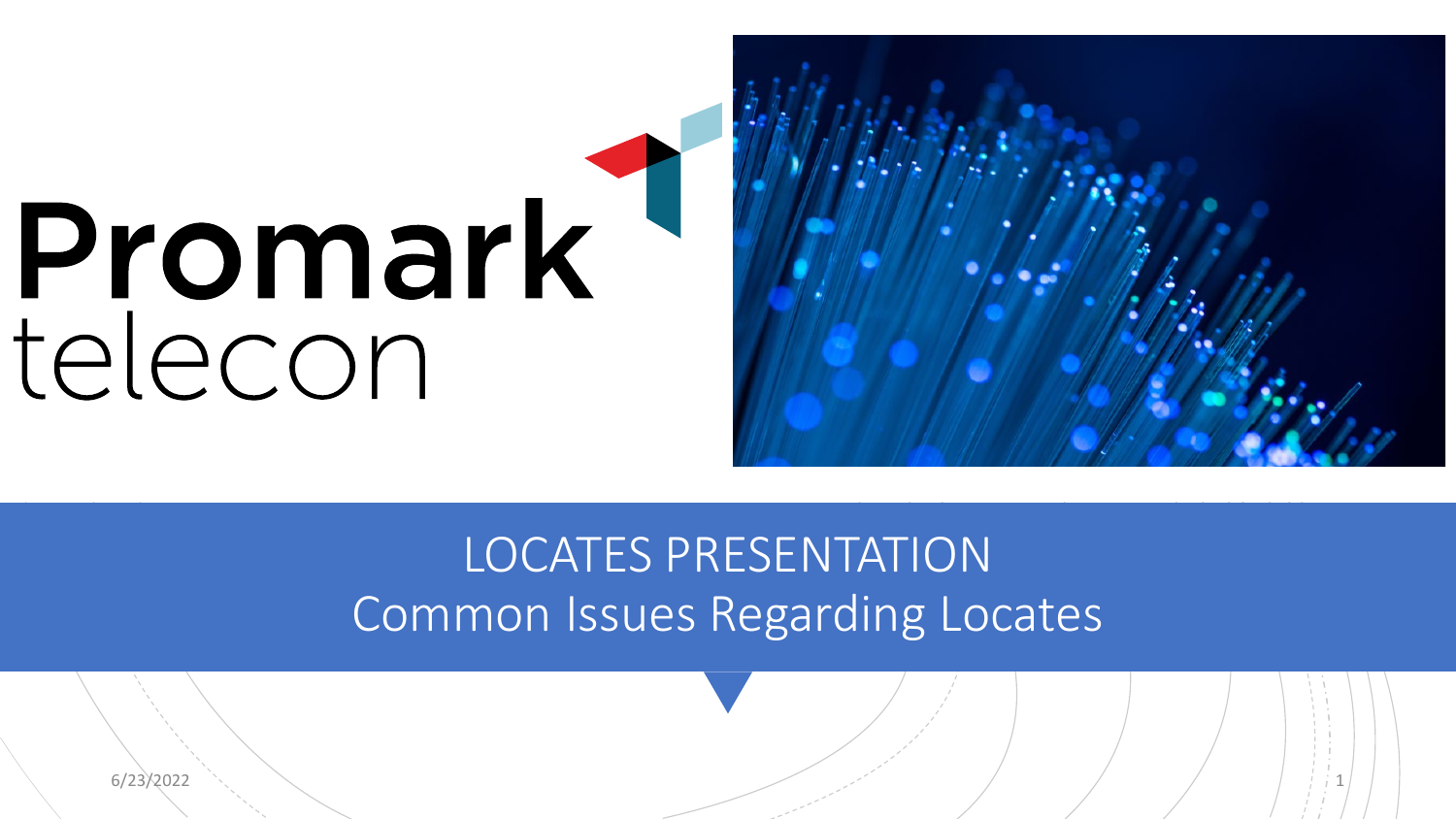- 1. Chronically Late Locates
- 2. Inaccurate Locates
- 3. Abandoned utilities
- 4. Locates being cancelled or held
- 5. No response from the LSP (Locate Service Provider)
- 6. Unclear/Unwritten Policies and Procedures
- 7. Unclear Escalation Process
- 8. Understanding Locates
- 9. Common issues in Locating
- 10. Public vs Private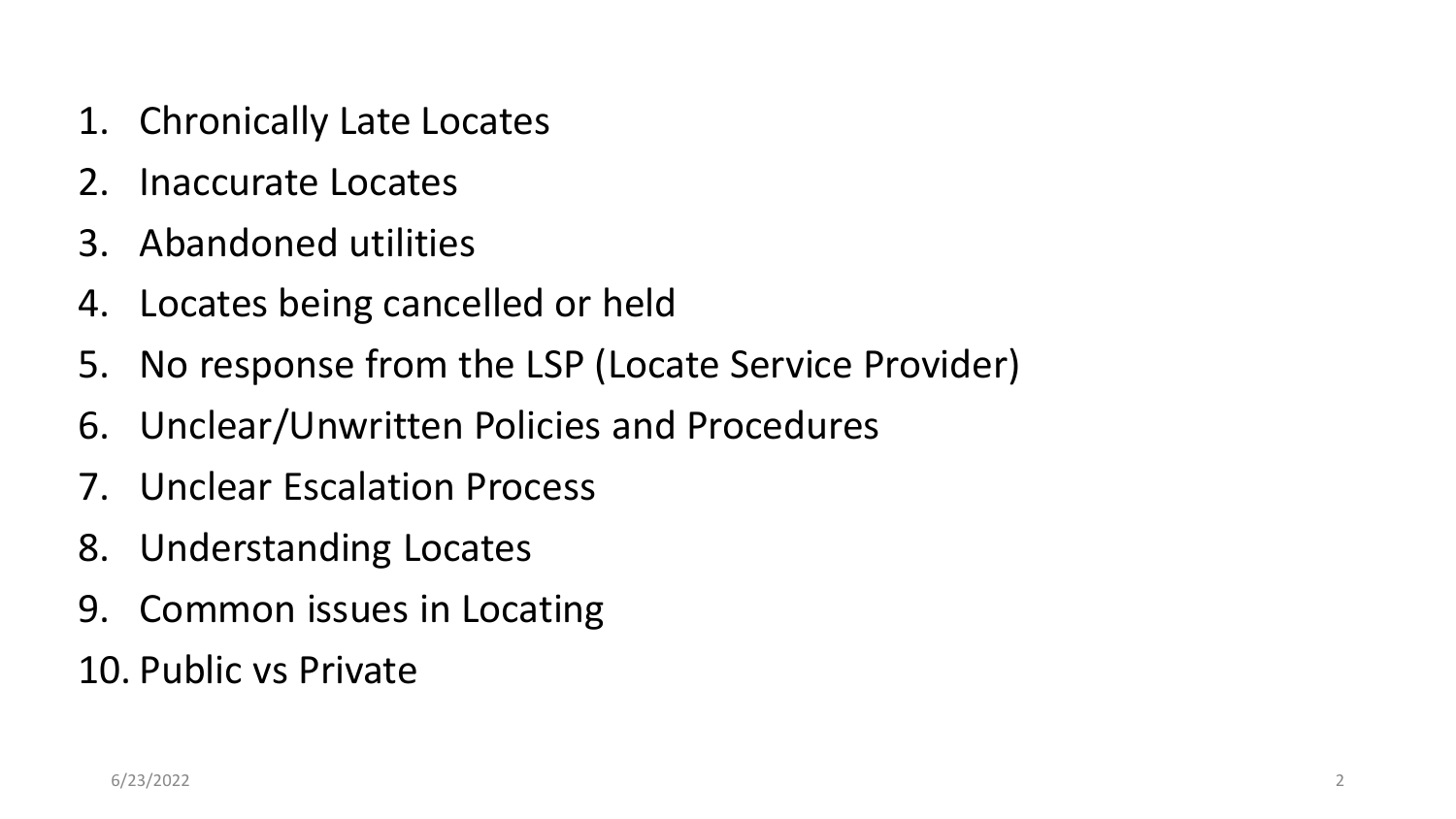#### Chronically Late Locates

Standard requests are meant to be completed and sent to the requestor within 5 business days, however, there are many reasons why jobs may not be finished within that time frame.

- Incoming work is 70% Project vs 30% Standard work.
- Locators have a lot of larger Project type Locates, and they take longer to complete.
- Issues with the utility being marked. Records, signal, traffic, weather, animals etc.
- Requestors don't always request what is needed and have difficulty understanding the entire locate system.
- LSP is inundated with requests that are not always needed right away, pushing other tickets that need to be complete to the bottom.
- The requestor pushes for the locate that might not be required right away, instead of working with the LSP to alter the agreed date. If its a large request, the locator may already have other sizeable projects at the time and this ticket will possibly go late if the contractor refuses to work with the LSP on an agreed altered work date.
- Locate Industry Capacity issues. Promark hired 220 new locators to aid with volumes and the locate demand.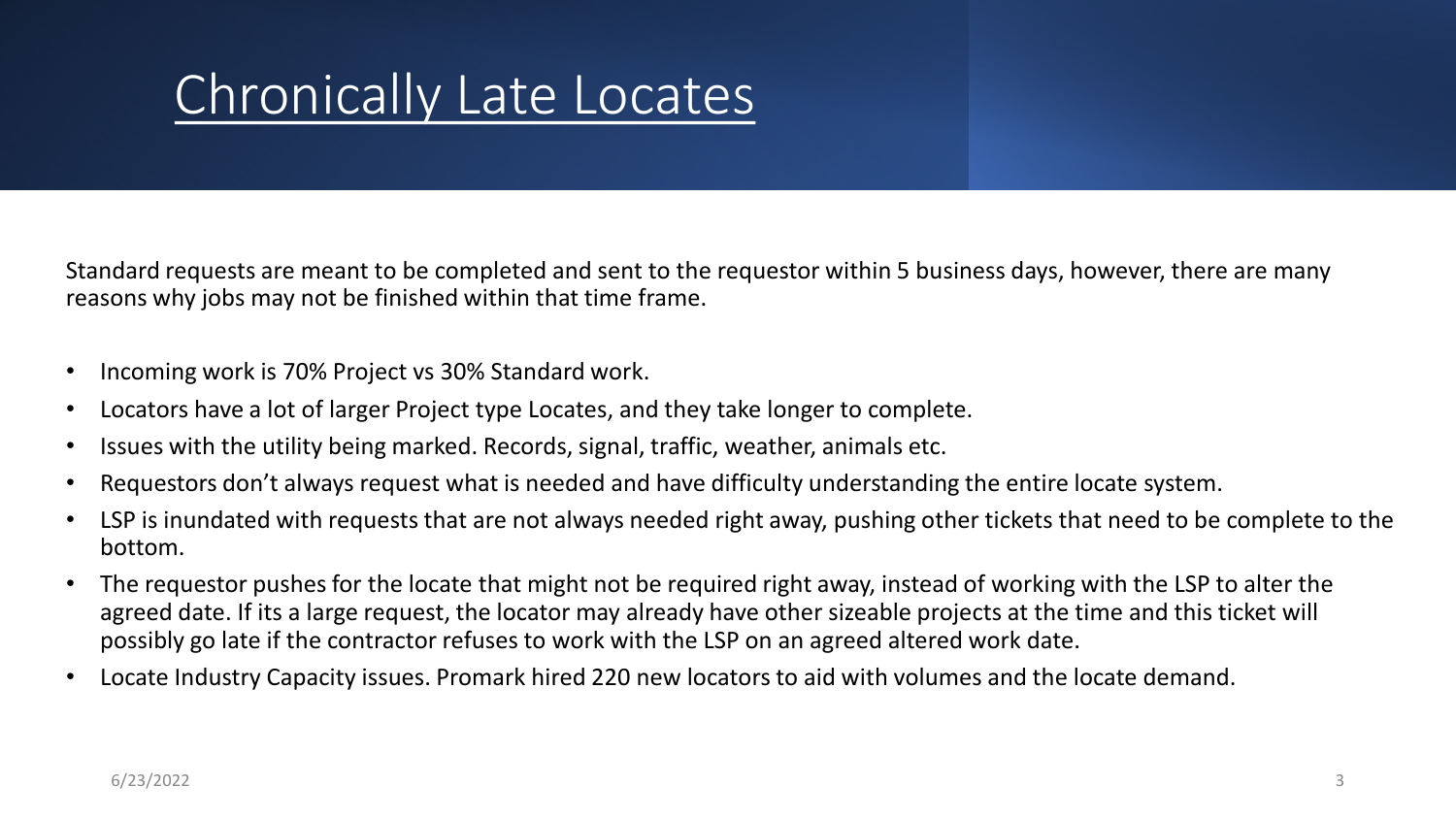#### Inaccurate Locates

Inaccurate locates (ILR's), are something that all LSP's strive to avoid and Promark is heavily implementing their Quality Assurance Specialists to try and prevent some of these situations.

Why do LSP's submit Inaccurate Locates? It should be known that it is never intentional, however there are a few reasons things are missed, or mismarked, such as basic human error (locator going too fast, not focused on the job at hand, etc.), poor grounding/connection on the conductor, issues with records being inaccurate or missing/misinterpreted or misrepresenting the utility path on locate auxiliaries vs. what was marked in the field.

Also, the large influx of tickets all at one time can place stress on the locators in turn they would move too fast.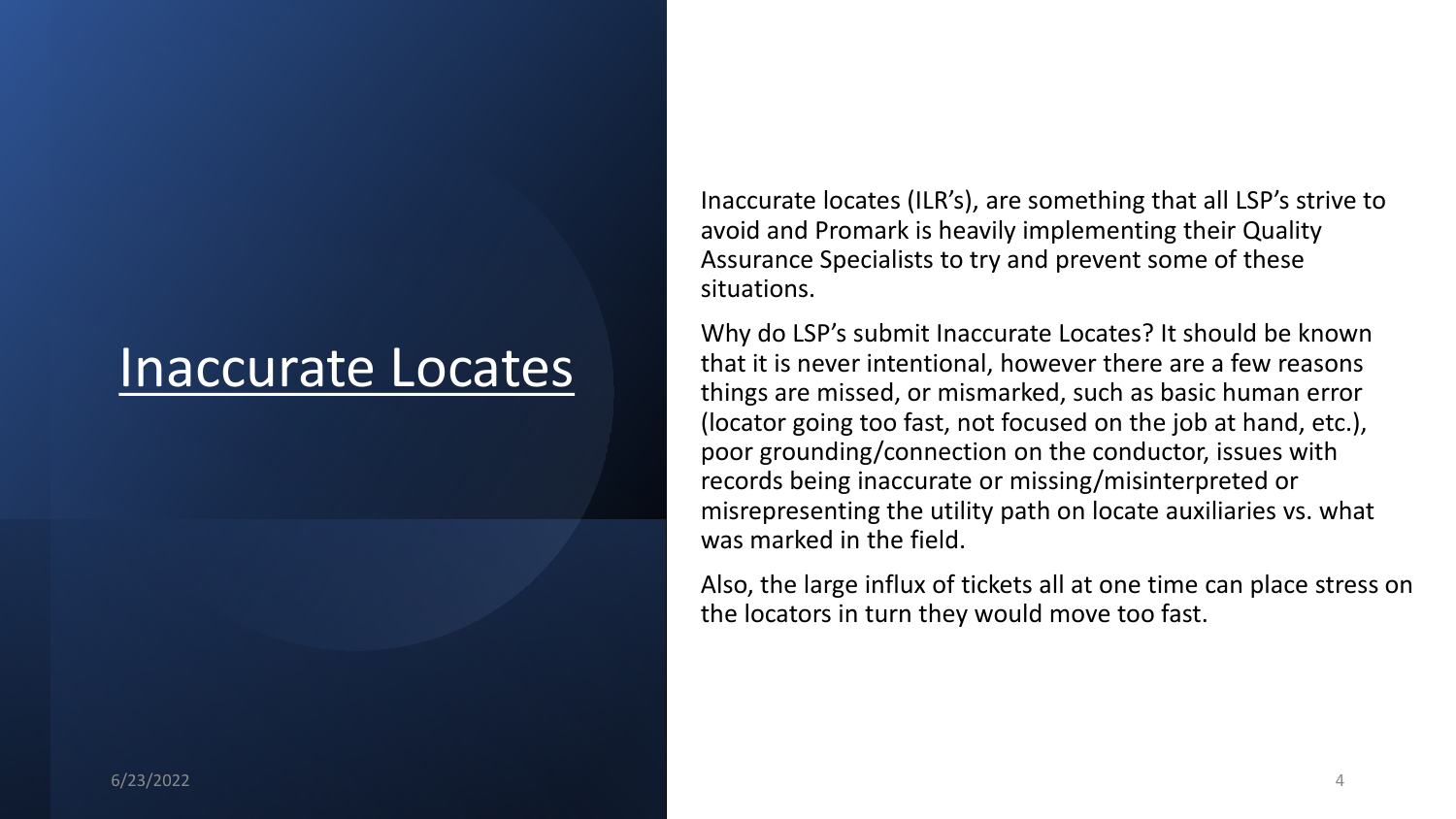#### Abandoned/Future use utilities

• Locators can only reference abandoned/future use utilities on the locate if instructed to do so by the utility owner. If the contractor comes across unmarked/abandoned utilities, DO NOT ASSUME it is abandoned. First make a call to the LSP. Please follow the specific utility excavation guidelines. Most utility owners will have a disclaimer attached/sent with the locate package to ensure safety for you, your crew and the public.

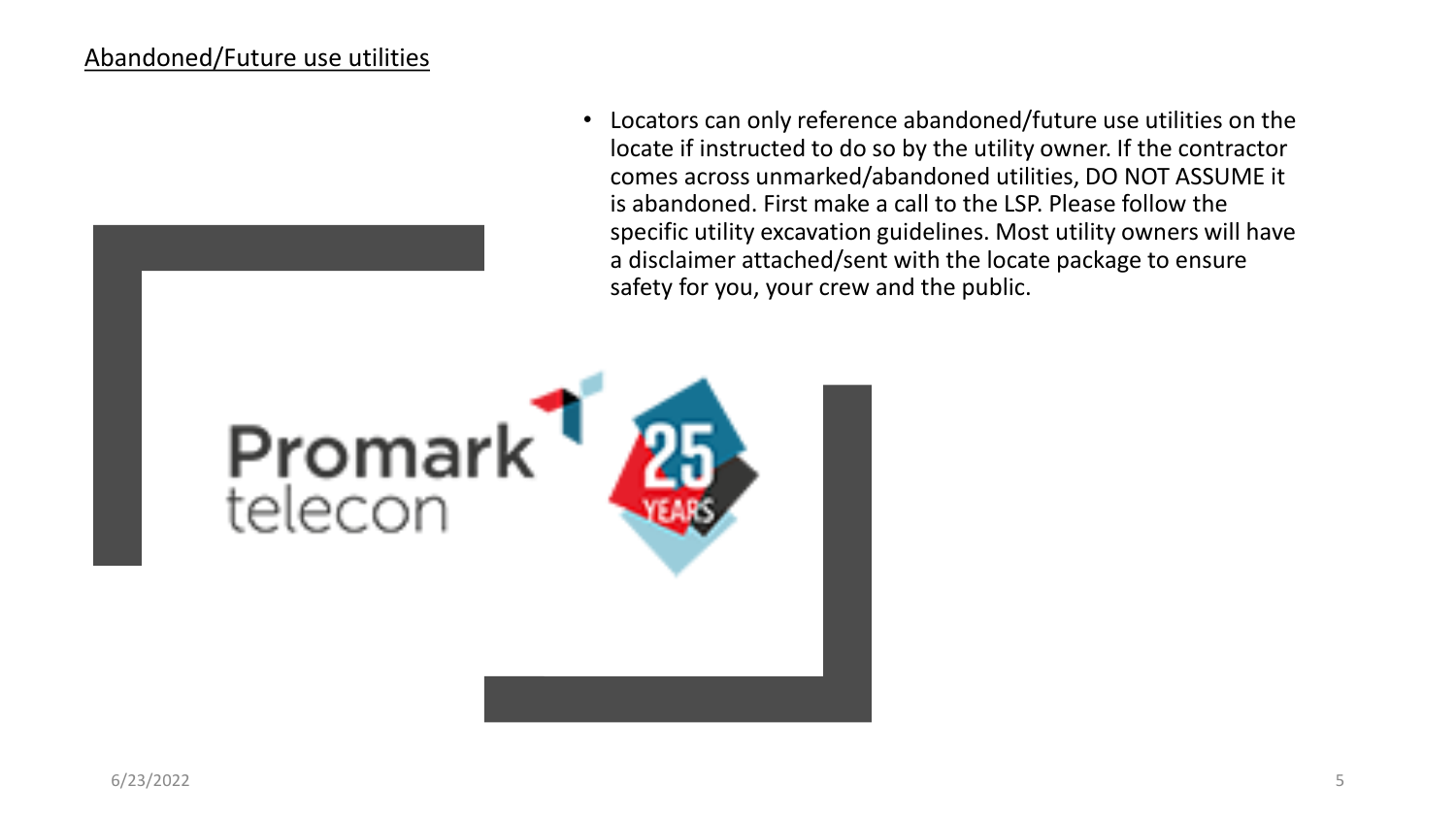#### Locates Being Cancelled or Held

Many times, tickets that don't get completed and the requestor has not had any contact from Promark generally means the tickets never made it to the locator.

All tickets that are assigned to a locator cannot be cancelled without certain procedures being followed, this is an internal policy that is monitored.

If a locate is cancelled, or put on hold for any reason, Promark locators **must** have information as to why the locate was closed/held with no markings being done. If there is no notice, it is investigated internally and rectified as soon as possible.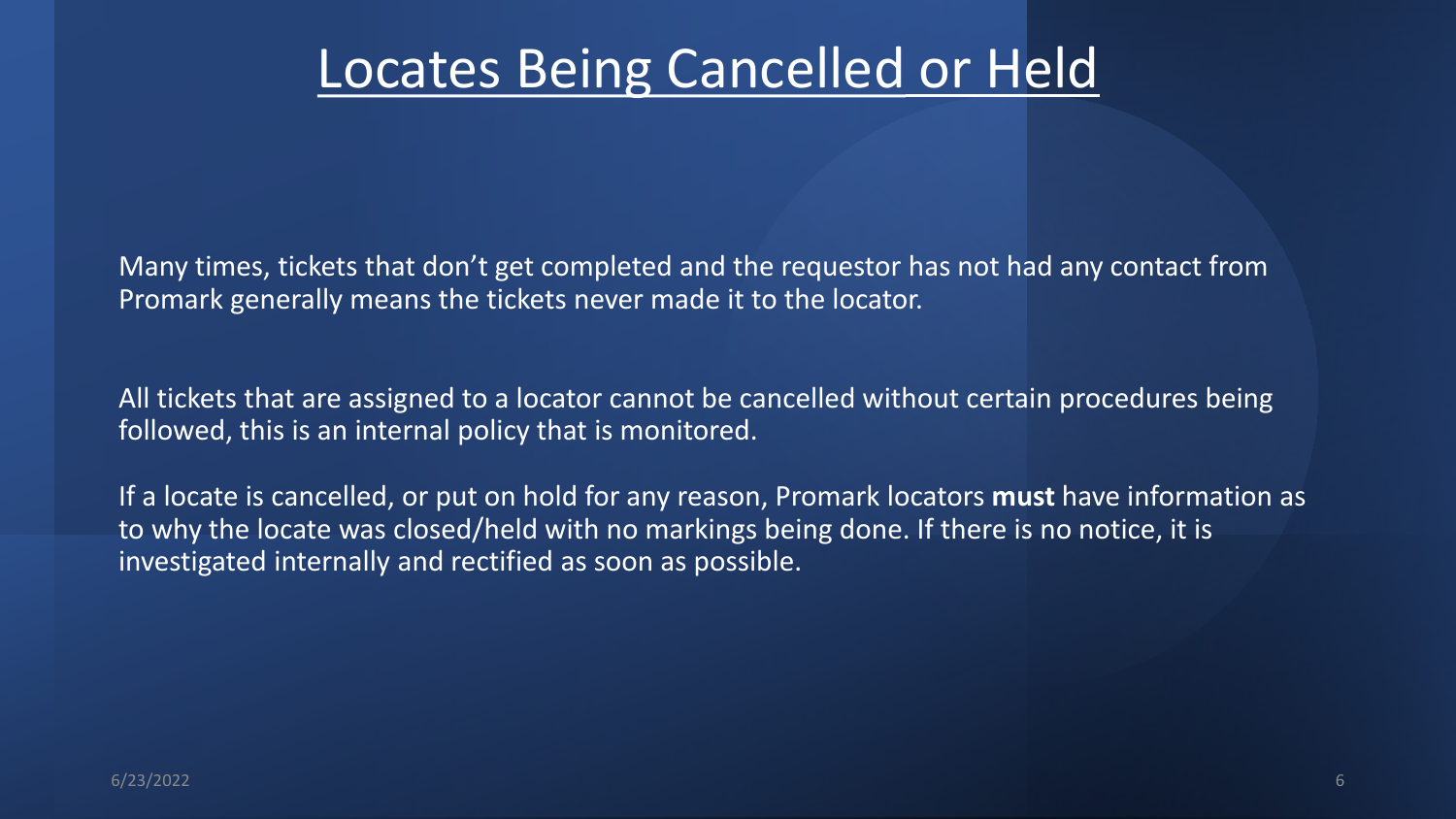#### Locates Being Cancelled or Held

1. **Wrong Addresses**: If the requestor has the wrong civic or street on the ticket, LSP's cannot complete the job. The civic address must be accurate in order to receive a proper locate, as well for the utilities to be able to respond to any situation that may arise i.e.. In result of a damage on site.

2. **Locator has reached out for clarification or requested a site meet**: If the requestor ignores a phone call or email requesting a valid site meet or clarification on a ticket, and they do not receive a response after a set timeframe, the locate is send back to the office staff for a follow up.

3. **Dangerous Situations**: If a locator determines that the work area places them at a safety risk and the contractor cannot provide adequate assistance, the locate will not be completed until the safety risk has been controlled. This can be anything from highspeed traffic (multi-lane highways needing crash trucks), major grade, equipment working on site in the area of the locate, fall risks, the area has too many obstacles including high bushes in the way.

4. **Assistance Needed**: Often, locators will run into records discrepancies in the field or conductors that will not carry signal, no matter how much they try. In these instances, all Promark locators are expected to call the appropriate persons depending on the situation; be it utility representatives, team Lead Hands, Supervisors or their QA Department. Each time a locate is put on hold, information is placed into the ticket describing the situation.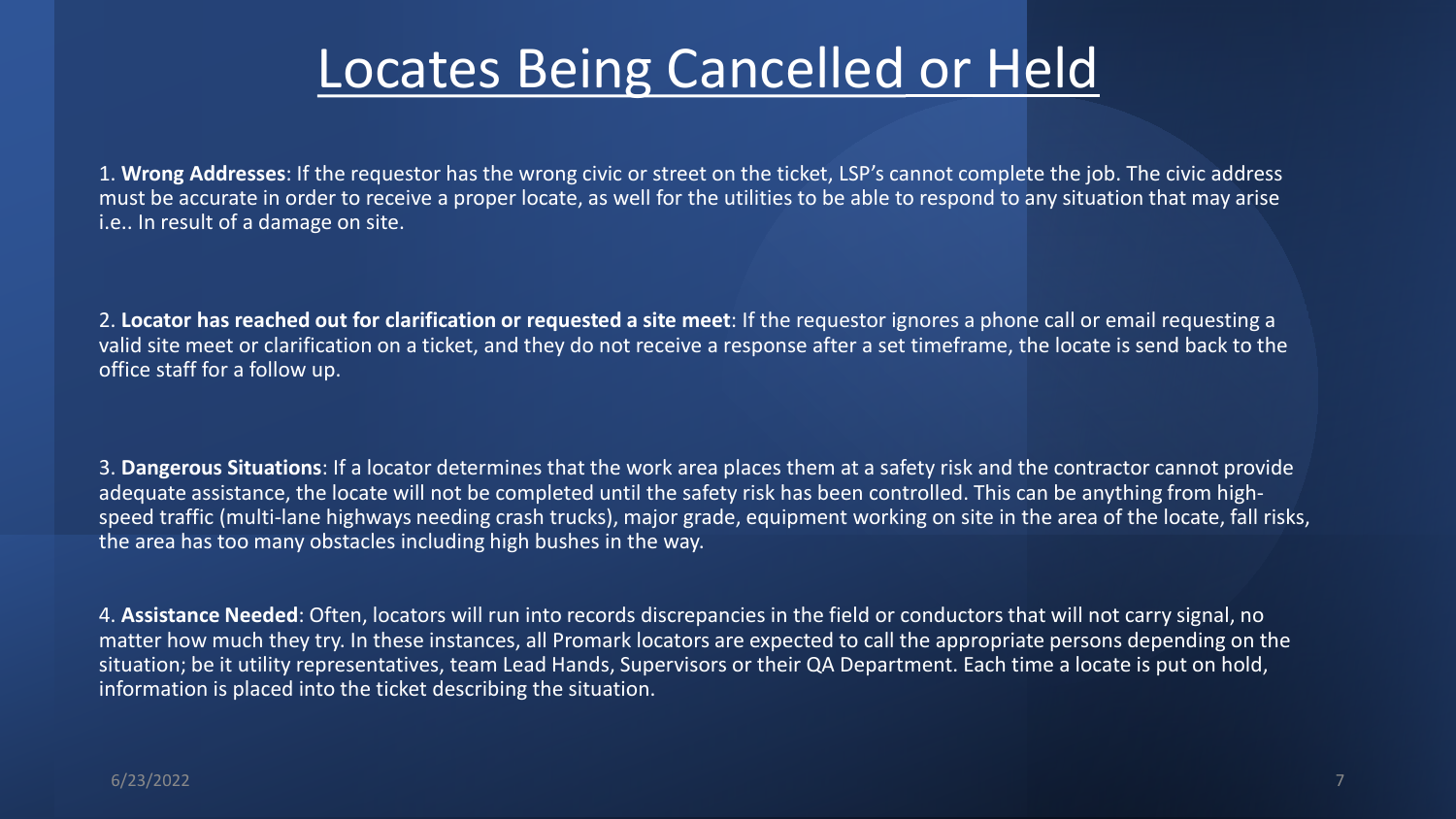

## No Response from the LSP

Communication in this industry is paramount, so why are requestors not getting a response? The industry has changed and has added more administrative task to locators, while locators are trying their best to get the locate done in the field.



Eşl

If there's a complaint of "no response" and a locator hasn't called the contractor regarding the tickets, it should be reported to the Promark. The individual, and potentially the supervisor, will be contacted to determine the issue and deal with it right away.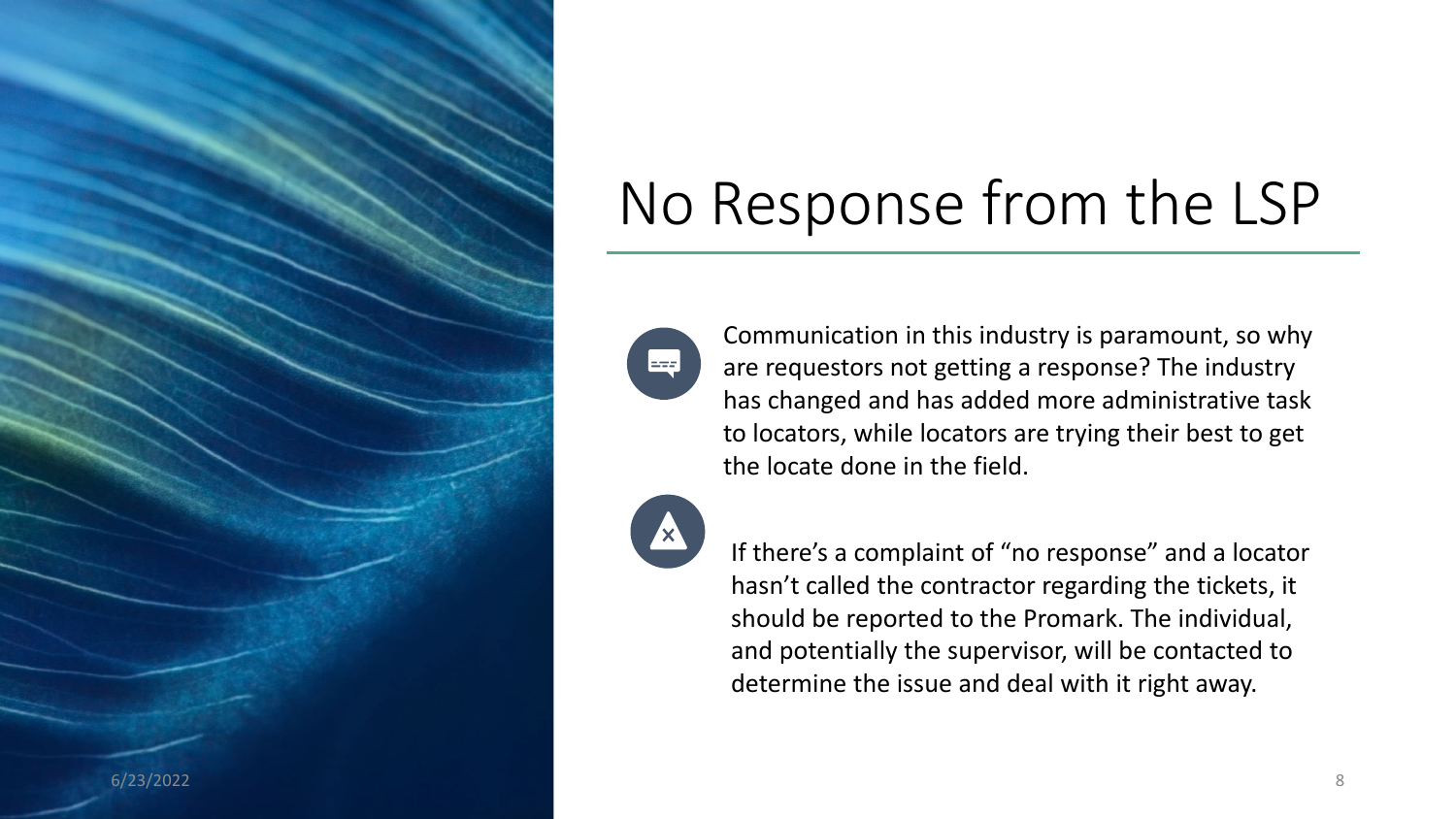#### Unclear/Unwritten Policies and Procedures

Promark follows the LAC Common Procedures manual, which is written and outlined by all LAC members to ensure proper policy is followed. As well as the industry best practices which are outlined by the ORCGA in the best practices manual. Each LAC/non-LAC member provides their own internal policies to Promark for their locators to follow in written form so that there are no misunderstandings. The Locators must abide by the procedures and best practices.



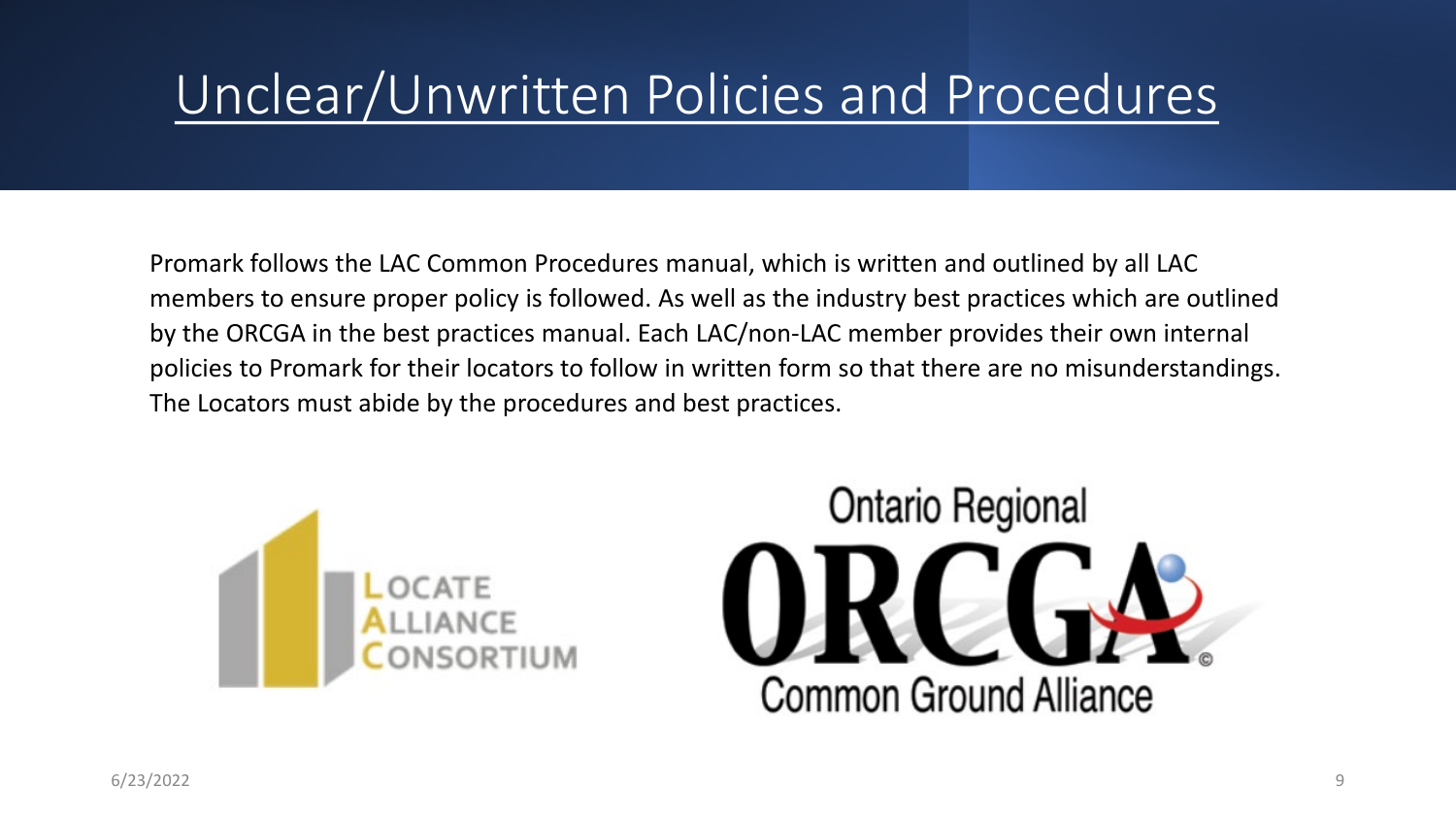### Unclear Escalation rocess

Escalations can be made to Promark by calling or emailing our office.

Ottawa and Eastern Ontario [Ontario-ottescalations@promark-telecon.ca](mailto:Ontario-ottescalations@promark-telecon.ca) GTA Area [promarkescalations@promark-telecon.ca](mailto:promarkescalations@promark-telecon.ca)

These emails are monitored daily by Promark dispatchers, and the appropriate information is then relayed to the locator requesting a response. These requests can be regarding:

- Estimated time of locate completion
- Issues understanding the locate
- Compliments/Complaints
- Site meet requests

Inquiries can also be made through the Telecon website by selecting "Contact Us" and filling out the information requested.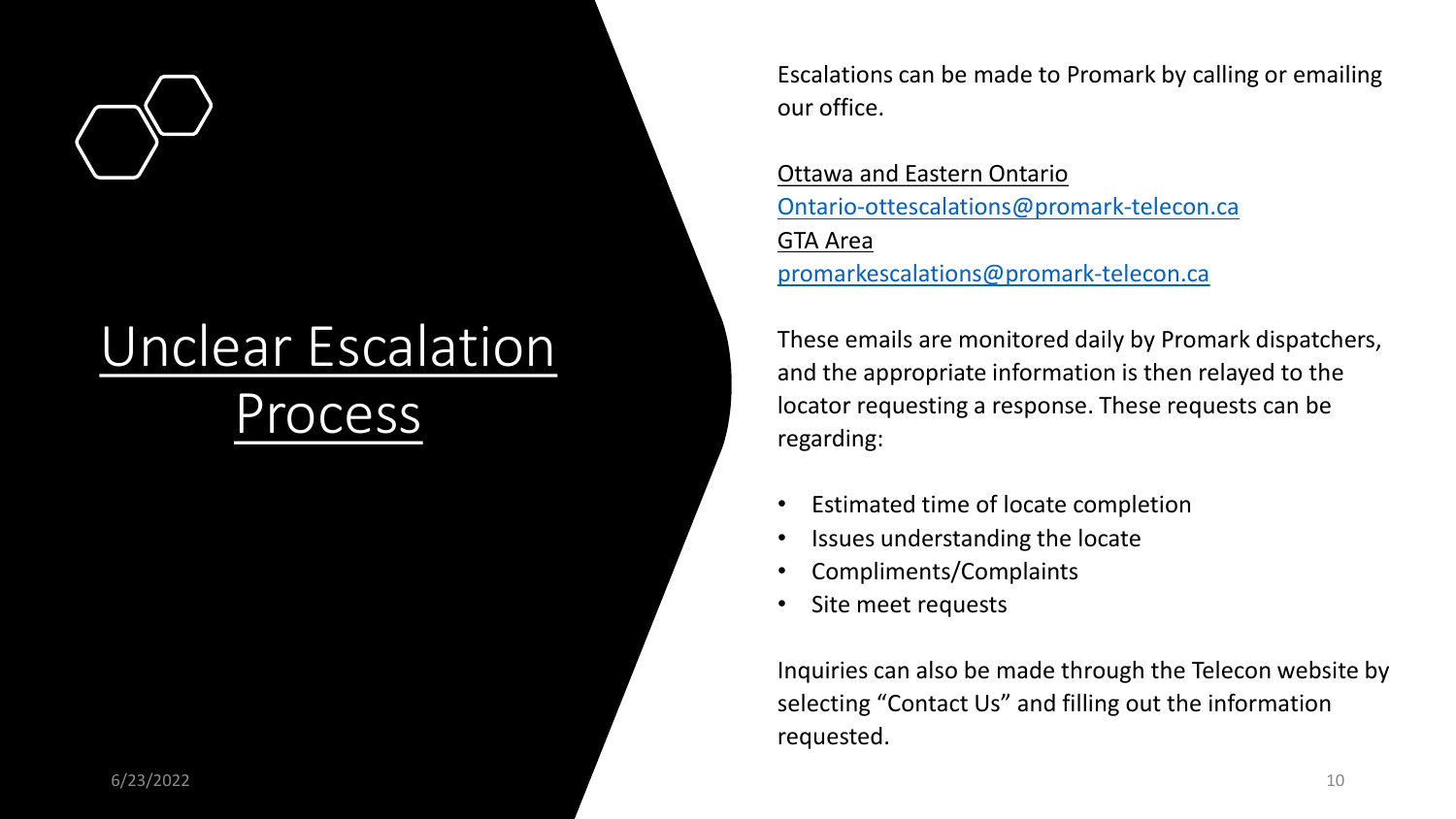#### Understanding Locates

Promark receives many calls from the requestor on how to read and understand the locate. The requestor must be able to understand the locates they are given. There are walkthroughs available on the LAC Website for download under "Damage Prevention" - "Resources" and "How to Read a Locate".

Several problems can be solved with the requestor better understanding the locate. Promark and the utilities offer education sessions regarding how to read a locate, abandon utilities, procedures, daylighting and process and procedures set out by the members etc.

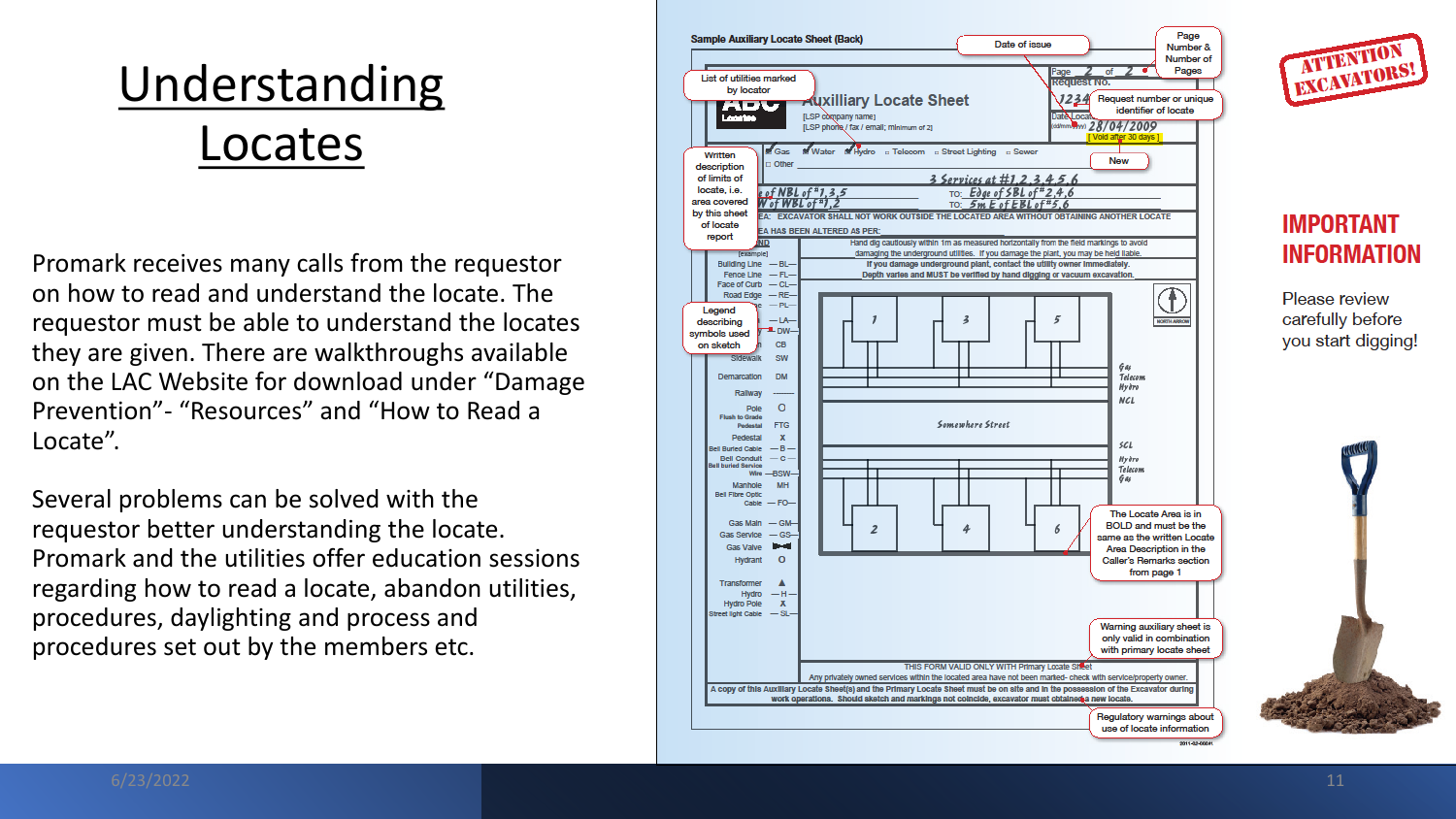#### Common Issues in Locating

- Locators face several issues in the field that at times could unfortunately go un-resolved for weeks.
- Together, we can overcome some of these challenges through understanding the industry of locates and working together.

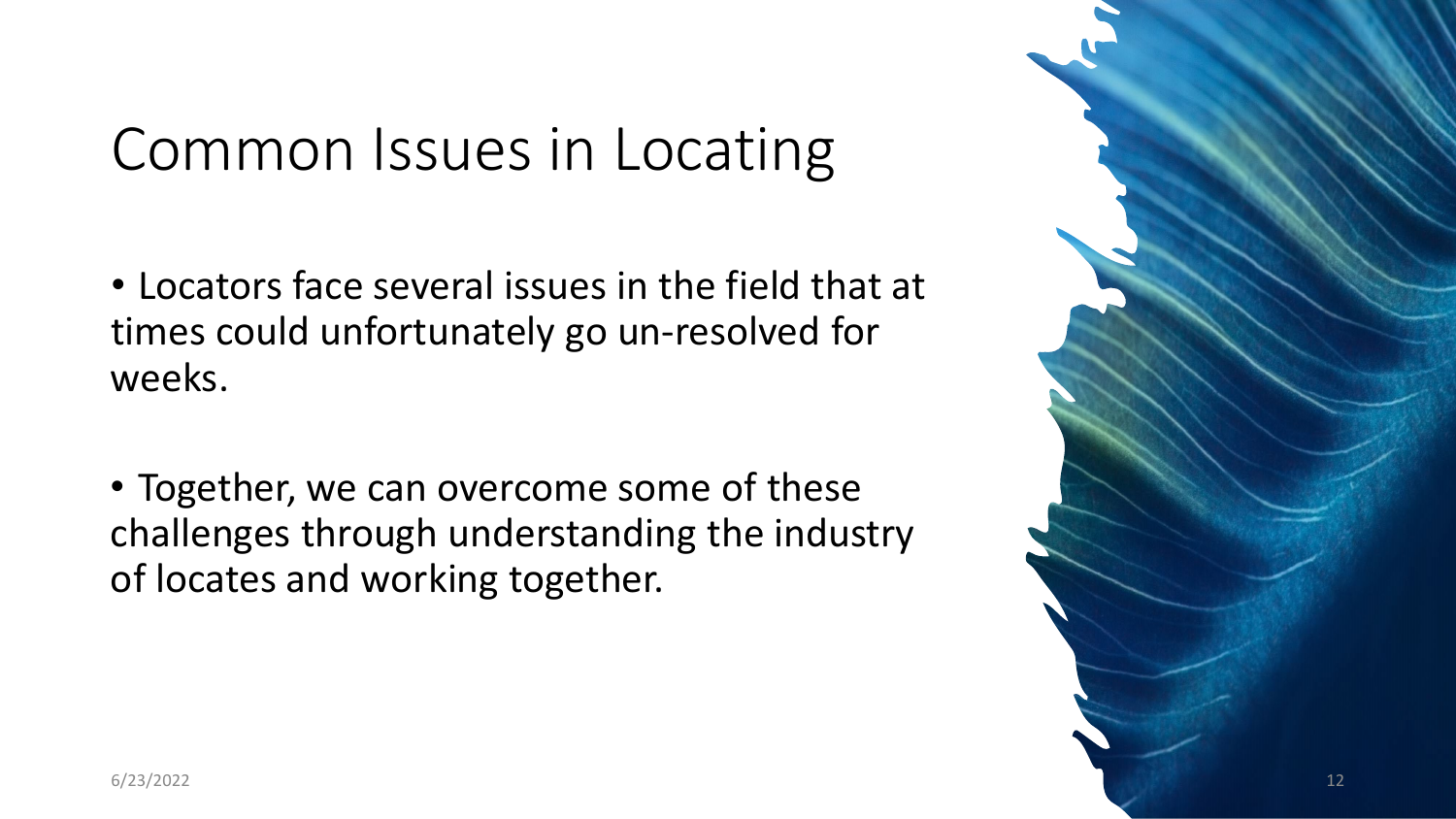**1. Relocates**: A big issue locators face is relocating, where the requestor will submit a ticket multiple times and doesn't start excavating within 30/60days of calling in the locate and letting the locates expire. If a locate has been requested repeatedly with no excavation it can cause a backlog in the system and wastes the LSP's resources when they could focus on other necessary projects. Many relocate requests are not small jobs, they are generally long drilling, trenching and ditch projects. Ensuring contractors will be beginning their work before expiry will help locators with their workloads and a lot of unnecessary marking and escalations to utilities.

**2. Over-Requesting Work Areas**: The quicker an LSP can finish a locate, the better it is for everyone involved and contractors can help get their tickets completed faster in many ways by implementing some of the following recommendations:

- Breaking up their work areas into separate tickets or requesting only the area that is needed.
- Doing site meets and marking out the beginning and ending parameters in the field.
- Only calling in what they can reasonably plan to complete in 60 days.
- Only calling in what is needed, ex. Changing out 3 culverts on a road, however the request is for 3km worth of roadway instead of just requesting each culvert separately.
- Avoid requesting an area as a "just in case scenario". Contractors should ensure they know the full scope of the work area needed prior to requesting. Locates should not be requested in case an excavator "might" need to dig. Often, locators will mark multiple city blocks or kilometers only to have a small section excavated.
- Contractors not responding to requests of site-meets/more info needed/clarification.

**3. "What If" Requests**: Often contractors aren't planning to excavate within 30 days but want to know what is in the ground in order to place bids on projects or to be able to excavate in an area not yet needed or planned. This also comes into play with Pre-Engineering tickets. Public locates are not meant for pre-planning projects, there is a separate system in place for engineering projects at Ontario One Call.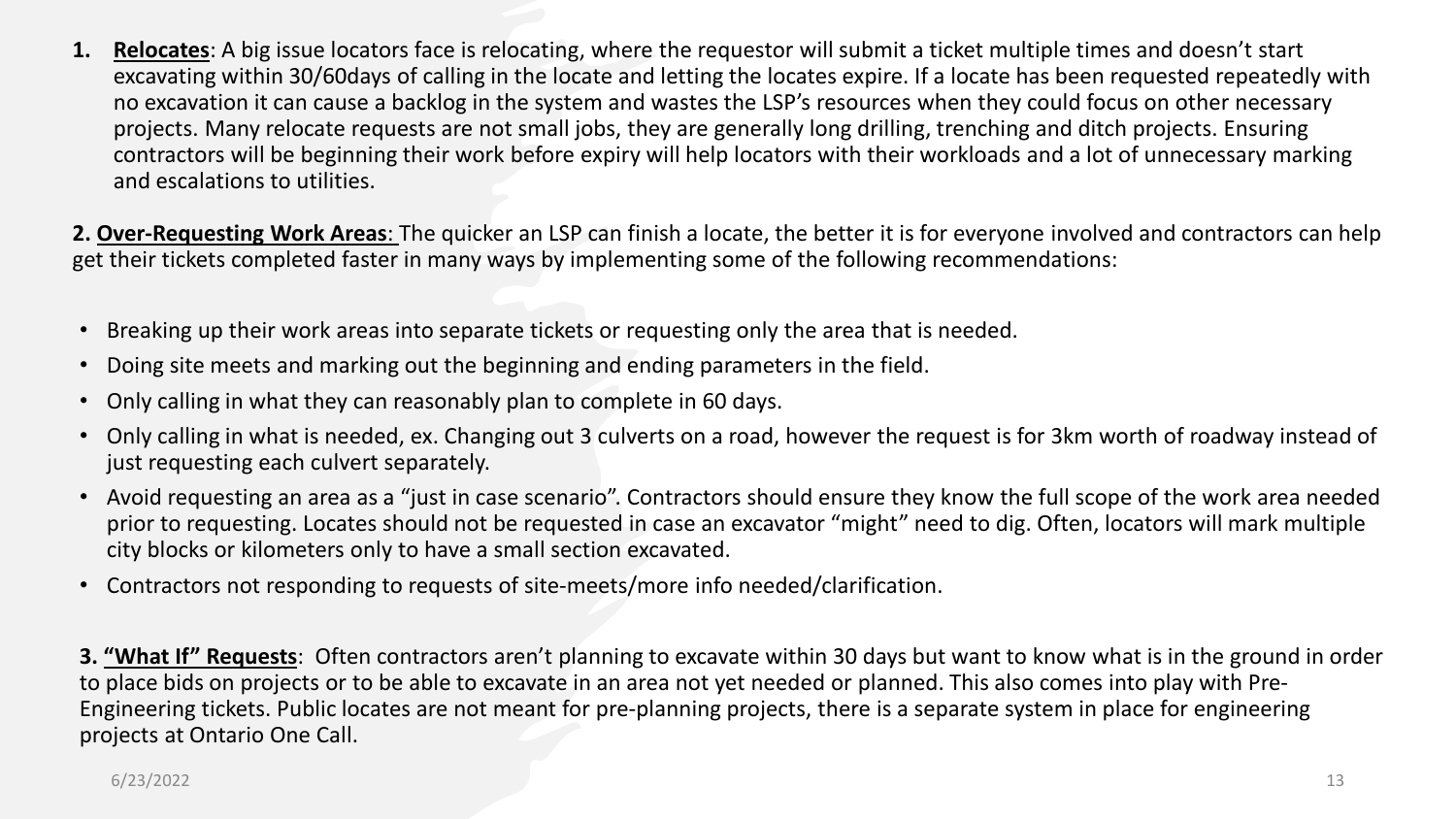**4. Excavating Prior to Locates**: Some contractors don't wait for locates to be completed prior to beginning excavation. Therefore, contractors need to ensure they are checking the appropriate notifications in order to make sure they have the entire package. Also, LSP's do try to ensure a locate within the 5 days, however if the locate is not completed yet, escalating and requesting an ETA is safer for everyone.

• Making sure that contractors understand their locates and fully read any notices, guidelines, disclaimers from the LSP is important . Sometimes one utility may be put on hold, requiring the excavator does not perform any excavation until the entire package is completed.

**5. Requestors treatment towards Locators**: Many locators have been verbally assaulted on site or on the phone and often it's nothing that the locator has caused, from late locates, missing locates in the system, not marking private utilities, requesting site meets/information and more.

**6. False Emergency Requests**: Emergency locates are meant to only be requested when there is a loss of essential service and a danger to the public; or there is an imminent safety hazard requiring a locate response by facility owners within two (2) hours of the call. Most cases an excavator must be on-site or on-route within the two-hour timeframe to meet the LSP. Emergencies are not meant to be used to avoid the 5-day turnaround, when a contractor forgot to call in their locate or when excavating is not beginning urgently.